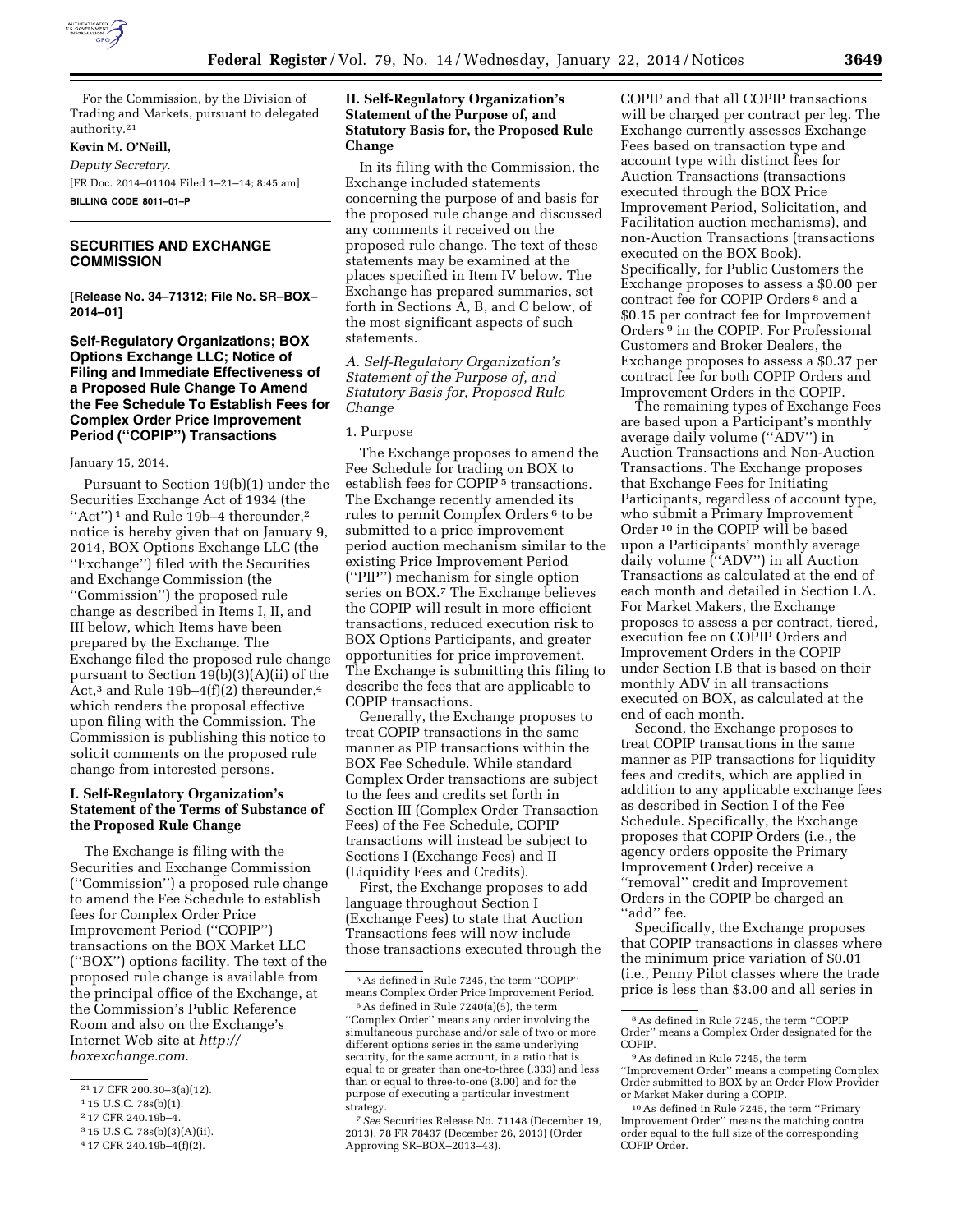QQQ, SPY, and IWM) will be assessed a fee for adding liquidity or provided a credit for removing liquidity of \$0.35, regardless of account type. For COPIP transactions where the minimum price variation is greater than \$0.01 (i.e., all non-Penny Pilot Classes, and Penny Pilot Classes where the trade price is equal to or greater than \$3.00, excluding QQQ, SPY, and IWM), the Exchange proposes a fee for adding liquidity or a credit for removing of \$0.75, regardless of account type. In addition, the Exchange proposes to specify that an Unrelated Order 11 that is not immediately marketable will be charged as an Improvement Order when it executes against a COPIP Order.

For Jumbo SPY Option COPIP Transactions, the Exchange proposes to treat these transactions in the same manner as Jumbo SPY PIP transactions. Specifically, Jumbo SPY Option COPIP Orders will be charged a ''removal'' fee of \$0.50 and Jumbo SPY Option COPIP Improvement Orders will receive an ''add'' credit of \$0.30. The Exchange also proposes to clarify that this section is not applicable to Complex Order transactions in Jumbo SPY Options and that an Unrelated Jumbo SPY Option Order that is not immediately marketable will receive the ''add'' credit as an Improvement Order when it executes against a Jumbo SPY Option COPIP Order.

Finally, the Exchange proposes to amend Section III (Complex Order Transaction Fees) to clarify that the transaction fees and credits set forth in this section will apply to executions of Complex Orders; except that COPIP transactions will be subject to Sections I (Exchange Fees) and II (Liquidity Fees and Credits). The Exchange notes that the Options Regulatory Fee 12 outlined in Section V (Regulatory Fees) will apply to all COPIP transactions.

### 2. Statutory Basis

The Exchange believes that the proposal is consistent with the requirements of Section 6(b) of the Act, in general, and Section 6(b)(4) and  $6(b)(5)$  of the Act,<sup>13</sup> in particular, in that it provides for the equitable allocation of reasonable dues, fees, and other charges among BOX Participants and other persons using its facilities and

does not unfairly discriminate between customers, issuers, brokers or dealers.

The Exchange believes that the proposed COPIP transaction fees are reasonable, equitable and nondiscriminatory. The COPIP is a new auction mechanism that allows Participants to submit Complex Orders in substantially the same manner as they currently submit orders for single option series instruments in the PIP. As such the Exchange believes it is reasonable for the COPIP fees to mimic the current PIP transaction fees. Additionally, the Exchange believes the proposed COPIP fees will allow the Exchange to be competitive with other exchanges and to apply fees and credits in a manner that is equitable among all BOX Participants. The Exchange operates within a highly competitive market in which market participants can readily direct order flow to any other competing exchange if they determine fees at a particular exchange to be excessive. The COPIP transaction fees are intended to attract Complex Orders to the Exchange by offering market participants incentives to submit their Complex Orders through the COPIP. The Exchange believes it is appropriate to provide incentives for market participants to submit orders to the COPIP, resulting in greater liquidity and ultimately benefiting all Participants trading on the Exchange.

#### Exchange Fees

The Exchange believes it is equitable and not unfairly discriminatory that Public Customers be charged lower Exchange Fees in COPIP transactions than Professionals, Broker-Dealers and Market Markers on BOX. The securities markets generally, and BOX in particular, have historically aimed to improve markets for investors and develop various features within the market structure for customer benefit. As such, the Exchange believes the proposed fees for Public Customer transactions in COPIP transactions are reasonable and not unfairly discriminatory. The Exchange believes it promotes the best interests of investors to have lower transaction costs for Public Customers, and that lower COPIP transaction fees will attract Public Customer order flow to BOX.

Moreover, the Exchange believes that assessing Professionals and Broker-Dealers a higher Exchange fee than Public Customers for COPIP transactions is reasonable, equitable and not unfairly discriminatory because these types of Participants are more sophisticated and have higher levels of order flow activity and system usage. This level of trading activity draws on

a greater amount of BOX system resources than that of Public Customers, and thus, generates greater ongoing BOX operational costs. Further, the Exchange believes that charging Professionals and Broker-Dealers the same fee for all COPIP transactions is not unfairly discriminatory as the fees will apply to all Professionals and Broker-Dealers equally. Professionals and Broker-Dealers remain free to change the manner in which they access BOX.

The Exchange believes its proposal to charge Initiating Participants in COPIP transactions based on the Participant's ADV in all Auction Transactions, including COPIP transactions, is reasonable. The Exchange believes that providing a volume discount to Options Participants that initiate auctions on Customer orders incentivizes these Participants to submit their customer orders to the COPIP for potential price improvement. Additionally, the Exchange believes it is reasonable for Participants initiating a COPIP to be assessed a lower fee than those providing responses. Initiating Participants guarantee the COPIP Order, and are subject to market risk during the time period the COPIP Order is exposed to other BOX Participants. While other COPIP Participants are also subject to market risk, those providing responses in the COPIP through Primary Improvement Orders are not permitted to cancel their orders and may only modify their Primary Improvement Order, including reducing their order quantity, by providing a better price. The Exchange believes that the Initiating Participant acts in a critical role in the COPIP as their willingness to guarantee the customer COPIP Order is the keystone to the customer order gaining the opportunity for price improvement.

Further, the Exchange believes it is equitable and not unfairly discriminatory to provide Initiating Participants a tiered fee structure related to their participation in Auction Transactions, including COPIP transactions. The proposed fee structure for Primary Improvement Orders in the COPIP is related to trading activity in BOX Auction Transactions and is available to all BOX Options Participants; they may choose to trade on BOX to take advantage of the discounted fees for doing so, or not. Participants will benefit from the opportunity to aggregate their trading in the BOX auction mechanisms to more easily attain a discounted fee tier. The tiered fee structure in the BOX auction mechanisms aims to attract order flow to BOX, providing greater potential liquidity within the overall BOX market

<sup>11</sup>As defined in Rule 7245, the term ''Unrelated Order'' means a non-Improvement Order entered on BOX during a COPIP or BOX Book Interest during a COPIP.

<sup>&</sup>lt;sup>12</sup> The Options Regulatory Fee is assessed to each BOX Options Participant for all options transactions executed or cleared by the BOX Options Participant that are cleared by The Options Clearing Corporation (OCC) in the customer range regardless of the exchange on which the transaction occurs.

<sup>13</sup> 15 U.S.C. 78f(b)(4) and (5).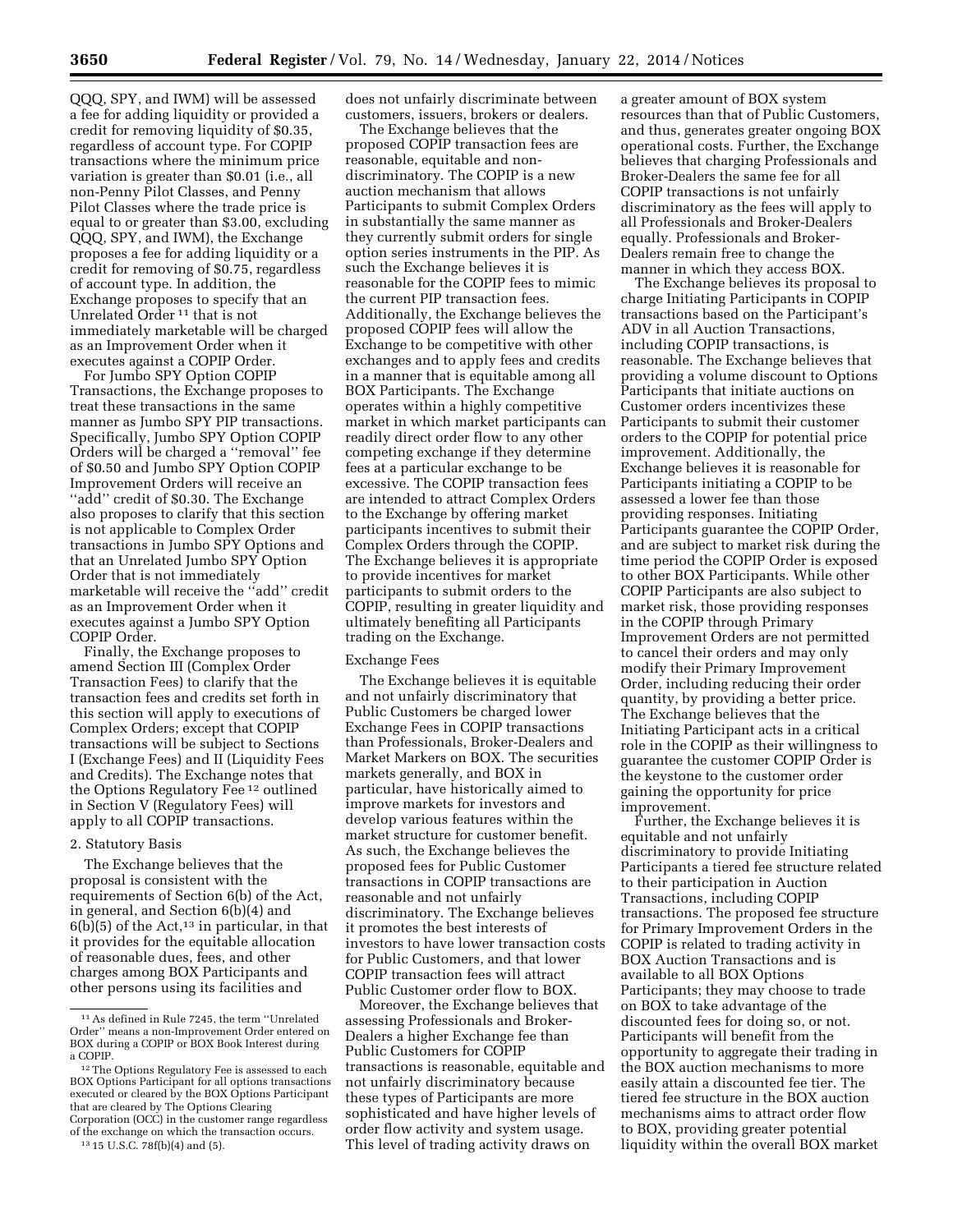and its auction mechanisms, to the benefit of all BOX market participants.

Finally, the Exchange believes it is equitable and not unfairly discriminatory for BOX Market Makers to have the opportunity to benefit from lower COPIP transaction fees than the fees charged to other Participants. Generally, Market Makers have obligations on BOX that other Participants do not. They must maintain active two-sided markets in the classes in which they are appointed, and must meet certain minimum quoting requirements. Market Makers also provide significant contributions to overall market quality. Specifically, Market Makers can provide high volumes of liquidity and lowering their COPIP transaction fees will help attract a higher level of Market Maker order flow and create liquidity, which the Exchange believes will ultimately benefit all Participants trading on BOX. As such, the Exchange believes it is appropriate that Market Makers be charged lower COPIP transaction fees on BOX.

The Exchange believes that the proposed tiered and discounted COPIP transaction fees for Market Makers that, on a daily basis, trade an average daily volume (as calculated at the end of the month) of 5,001 contracts or more on BOX represent a fair and equitable allocation of reasonable dues, fees, and other charges as they are aimed at incentivizing these Participants to provide a greater volume of liquidity. The Exchange believes that giving incentives for this activity results in increased volume on BOX, which benefits all Participants.

The Exchange also believes it is reasonable, equitable and not unfairly discriminatory to include COPIP transactions to calculate the tier a Market Maker has reached because doing so will provide the Market Maker with an opportunity to qualify for increased rebates and, therefore, incentivize these Participants to trade more of such order flow on the Exchange.

The Exchange believes that the proposed COPIP transaction fees will keep BOX competitive with other exchanges as well as be applied in such a manner so as to be equitable among all BOX Participants. The Exchange believes the proposed fees are fair and reasonable and must be competitive with fees in place on other exchanges. Further, the Exchange believes that this competitive marketplace impacts the fees proposed for BOX.

### Liquidity Fees and Credits

The Exchange believes it is equitable and not unfairly discriminatory to assess the proposed fees for COPIP transactions because the proposed fee for adding liquidity and credit for removing liquidity will apply uniformly to all categories of participants, across all account types. The Exchange also believes the proposed liquidity fees and credits for COPIP transactions to be reasonable. The proposed fee structure aims to attract order flow to the COPIP, potentially providing greater liquidity within the overall BOX market to the benefit of all BOX market participants. The Exchange notes that the proposed fees and credits for transactions on BOX offset one another in any particular transaction. The result is that BOX will collect a fee from Participants that add liquidity on BOX and credit another Participant an equal amount for removing liquidity. Stated otherwise, the collection of these liquidity fees will not directly result in revenue to BOX, but will simply allow BOX to provide the credit incentive to Participants in order to attract order flow. The Exchange believes it is appropriate to provide incentives to market participants to direct order flow to remove liquidity from BOX, similar to various and widely-used exchangesponsored payment for order flow programs. Further, the Exchange believes that fees for adding liquidity on BOX will not deter Participants from seeking to add liquidity to the BOX market so that they may interact with those participants seeking to remove liquidity.

The Exchange believes it is reasonable to assess the proposed COPIP liquidity fees and credits at a lower rate (\$0.35) in classes with a minimum price variation of \$0.01 (i.e., Penny Pilot classes where trade price is less than \$3.00, and all series in QQQ, SPY and IWM); compared to a higher rate (\$0.75) in classes with a minimum price variation of greater than \$0.01 (i.e., all Non-Penny Pilot classes and Penny Pilot classes where trade price is equal to or greater than \$3.00, excluding QQQ, SPY & IWM that trade in increments of \$0.05 or more). The Exchange believes that options which trade at these wider spreads merit offering greater inducement for market participants. In particular, within the PIP, minimum increments of \$.05 or \$.10 provide greater opportunity for market participants to offer price improvement. As such, BOX believes that the opportunity for additional price improvement provided by these wider spreads again merits offering greater

incentive for Participants to increase the potential price improvement for customer orders in these PIP transactions.

The Exchange believes it is reasonable and equitable to treat a non-immediately marketable Unrelated Order that executes against a COPIP Order as an Improvement Order for purposes of the Exchange's liquidity fees. The COPIP liquidity fees and credits are intended to attract order flow to the Exchange by offering incentives to all market participants to participate in the COPIP. The COPIP Unrelated Order is either a non-Improvement Order entered on BOX during a COPIP or BOX Book Interest during a COPIP. Currently, a Participant that submits a non-Improvement Order, which then executes against a COPIP Order, receives the same trading benefit as a Participant who submits an Improvement Order. While these Unrelated Orders are not typically submitted on the opposite side of a COPIP Order, they should be charged the appropriate ''add'' fee once they execute against a COPIP Order. Further, the Exchange believes it is reasonable and equitable for a Participant that has submitted the BOX Book Interest to be charged the ''add'' fee when that order executes against a COPIP Order. The Participant receives the benefit of a COPIP execution and would already expect to be charged a fee for adding liquidity under Section II.C. of the Fee Schedule. Therefore the fee would be no different than the fee the Participant was expecting to pay. The Exchange believes that treating non-immediately marketable Unrelated Orders as Improvement Orders is equitable and not unfairly discriminatory because the applicable liquidity fees will apply uniformly to all categories of participants, across all account types.

### Complex Order Transaction Fees

As stated above, the Exchange believes treating COPIP transactions in the same manner as PIP transactions for purposes of the BOX Fee Schedule is appropriate. The Exchange proposes to clarify this approach by stating that unlike Complex Orders, COPIP transactions will not be subject to this section.

#### Regulatory Fees

Finally, the Exchange believes that charging the standard ORF for COPIP transactions is reasonable, equitable and not unfairly discriminatory since the costs to the Exchange to process quotes, orders, trades and implement the necessary regulatory surveillance programs and procedures for these